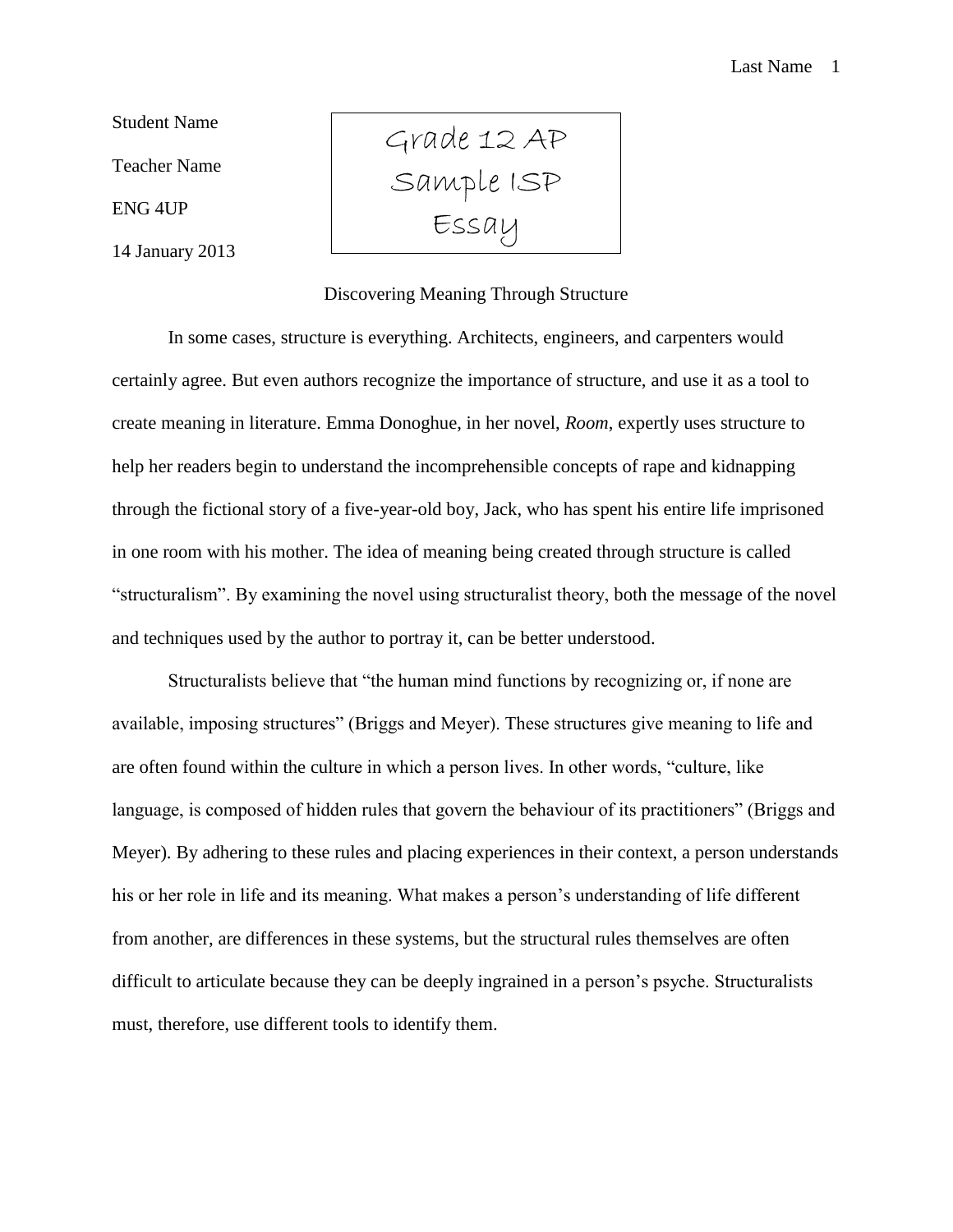Last Name 2

The first of these tools is the concept of binary oppositions – sets of two contrasting ideas. Hot and cold, light and dark, reasonable and unreasonable are all examples of binary oppositions, and "one can describe fields of cultural thought … by describing the binary sets which compose them" (Lye). The meaning of the set is not made evident in the contrast between them, however, but "must be understood in terms of their relation to the entire system" (Briggs and Meyer). Another useful structuralist tool is that of signs. A sign on a basic level is "a union of signifier and signified, and is anything that stands for anything else" (Lye). The "signifier" would be the object or concept itself and the "signified" would be what it represents. Once again, the meaning of the sign depends on the system within which it is found.

There are two main systems of understanding in Donoghue's novel, and by contrasting the two, she helps her readers understand both the terrible situation Jack and Ma have had to endure, as well as Jack's journey from ignorance to understanding. One is the modern cultural structure of Western society, with which most readers identify, and the other is Jack's personal belief system and perception of the world. The latter changes drastically throughout the novel, developing more and more similarities with the former. These changes can be divided into four stages: Jack's understanding of life in the context of Room, his changing belief system once he finds out about the existence of an outside world, his experience in the "Outside" and how the structure of his life changes accordingly, and his final acceptance of the "normal" societal conventions of the Outside. In this way, the changing structure of Jack's life and the ways in which he responds to it reflect his journey from captivity to freedom, and from ignorance to understanding of his identity within the world.

Jack spends the first five years of his life inside a single-roomed garden shed – known to him as "Room". Accordingly, both the physical structure of Room and the routine structure of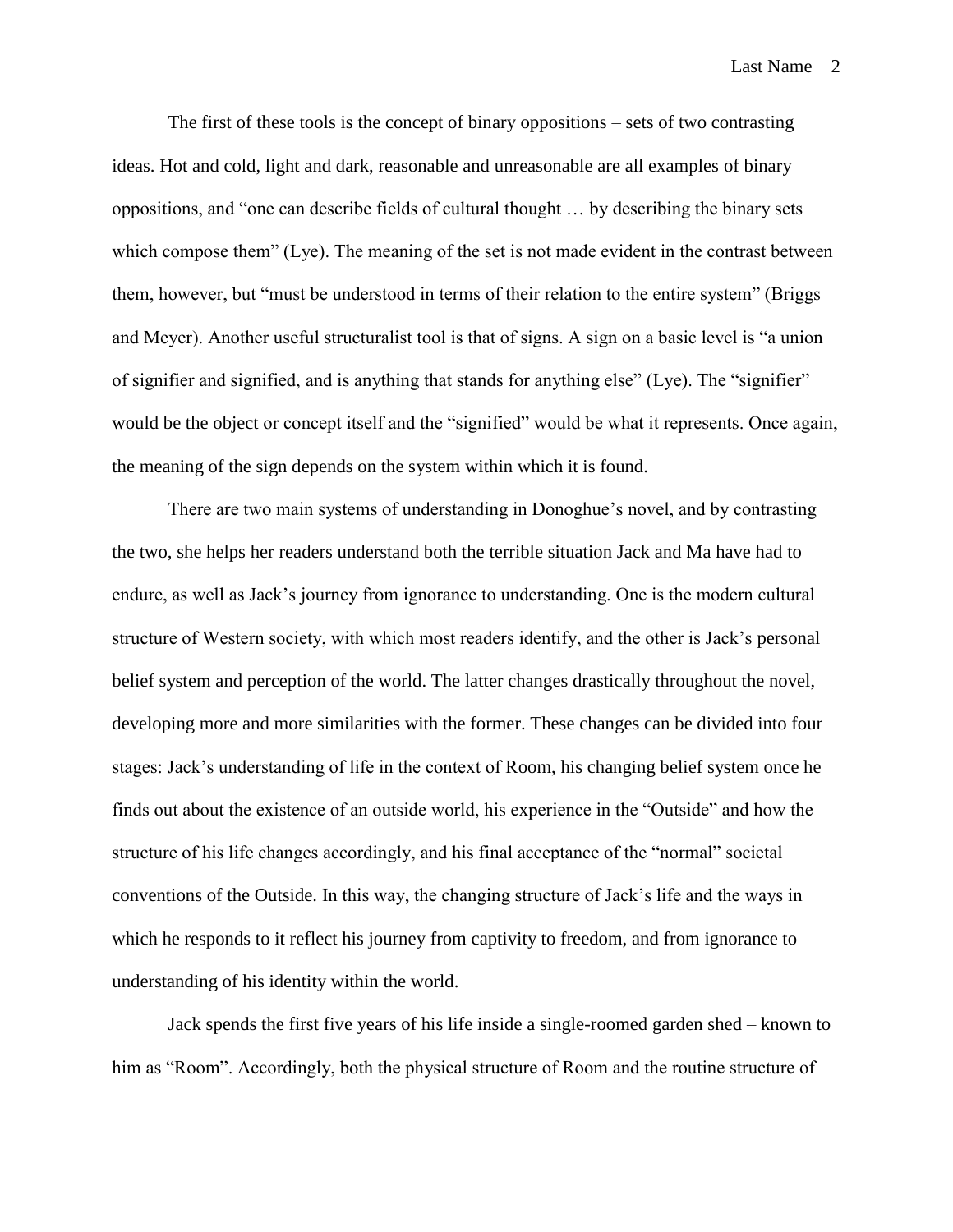his life there shape his initial belief system. Jack's queer tendency to describe ordinary objects, "Dresser", "Wardrobe", "Table" using proper nouns, for example, can be explained in the context of Room, as there are only one of each of these objects that exist to him. Similarly, his belief that the only thing outside of Room is "Outer Space" (Donoghue 10), is formulated based on the structure in which Room is the entire world. Since he has never encountered another person apart from Ma and Old Nick, he believes TV characters like Dora and Spongebob, characters from the stories Ma tells him, such as Baby Jesus, and Saint Paul, and objects such as Eggsnake and Jeep to be his real friends. Jack, playing with Toothbrush one day, for example explains, "Toothbrush wants a turn but I tell him sorry, he's too long" (Donoghue 18). He is accustomed to routines like breastfeeding which he calls "having some", explaining, "I… have some a few times in the day and the night" (Donoghue 24). "Sundaytreat" is another routine where Jack and Ma get to ask for one special item each week, for example, "Let's ask for a new book for Sundaytreat" (Donoghue 41).

Structuralists recognize that "the reader constructs literature, that is, reads the text with certain conventions and expectations in mind" (Lye), and Jack's beliefs and routines originating from the structure of his life are so different from these conventions that readers are immediately put on the alert. This is the first step Donoghue takes towards convincing her readers of Jack and Ma's desperate situation, and yet, of Jack's ignorance to it.

The structure of Jack's belief system can also be explained through the binary oppositions that define it. Because Room is all Jack has ever known, and he does not comprehend the possibility of an outside world, he identifies things found within Room as "real" and those things he solely knows about from television as "TV" (not real) to help him understand his world. He explains, for instance, "Spider's real... I've seen her two times" (Donoghue 10),